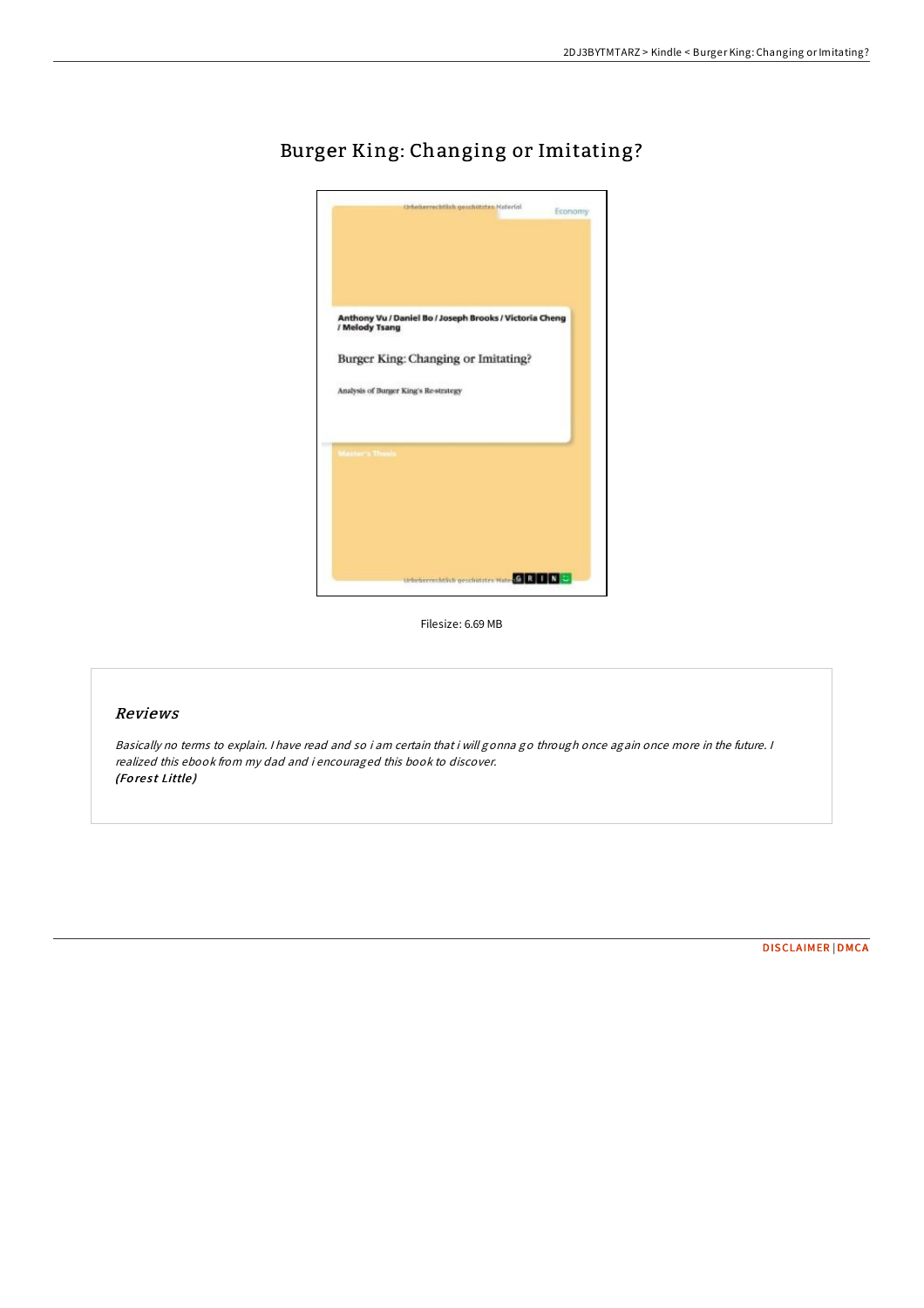# BURGER KING: CHANGING OR IMITATING?



GRIN Verlag. Paperback. Condition: New. 104 pages. Dimensions: 8.2in. x 5.8in. x 0.4in.Masters Thesis from the year 2012 in the subject Business economics - Marketing, Corporate Communication, CRM, Market Research, Social Media, grade: A-, Santa Clara University, language: English, abstract: Purchased in 2010 by 3G Capital Management, BK became privately owned with a single business corporate strategy. Immediately, the new ownership group set out to make impactful company-wide changes. The first change was the elimination of the firms King mascot in 2011, which was seen as edgy and targeted towards young men in their teens and twenties. The new phase, which began earlier this year, consists of a drastic change in overall brand strategy to reposition BK as a broad and appealing restaurant in the QSR industry. To attract a wider audience, such as women and health-conscious customers, BK has added a significant amount of menu items including smoothies, coFee drinks, and salads. Furthermore, it has set out to remodel around 1, 500 restaurants. In place of the previous mascot, BK has enlisted Alist celebrities (i. e. , David Beckham and Selma Hayek) to advertise its products. Another strategy that they plan to implement is to sell almost all of its 1, 300 corporate stores to franchise stores in an effort to protect itself from commodity-cost swings and fixed costs. With significant competition from both current as well as fast-growing QSRs (i. e. , Five Guys Burgers and Fries, Panera Bread, and Chipotle Mexican Grill), BKs recent moves have been perceived as imitating the leader, McDonalds, rather than diFerentiating the company. While it remains to be seen whether or not the strategy is enough to grow the business, a potential concern is whether 3G Capital Management is looking for long-term growth or settling for marginal growth in the short-term to...

R Read Burger King: Changing or [Imitating](http://almighty24.tech/burger-king-changing-or-imitating.html)? Online e Download PDF Burger King: Changing or [Imitating](http://almighty24.tech/burger-king-changing-or-imitating.html)?